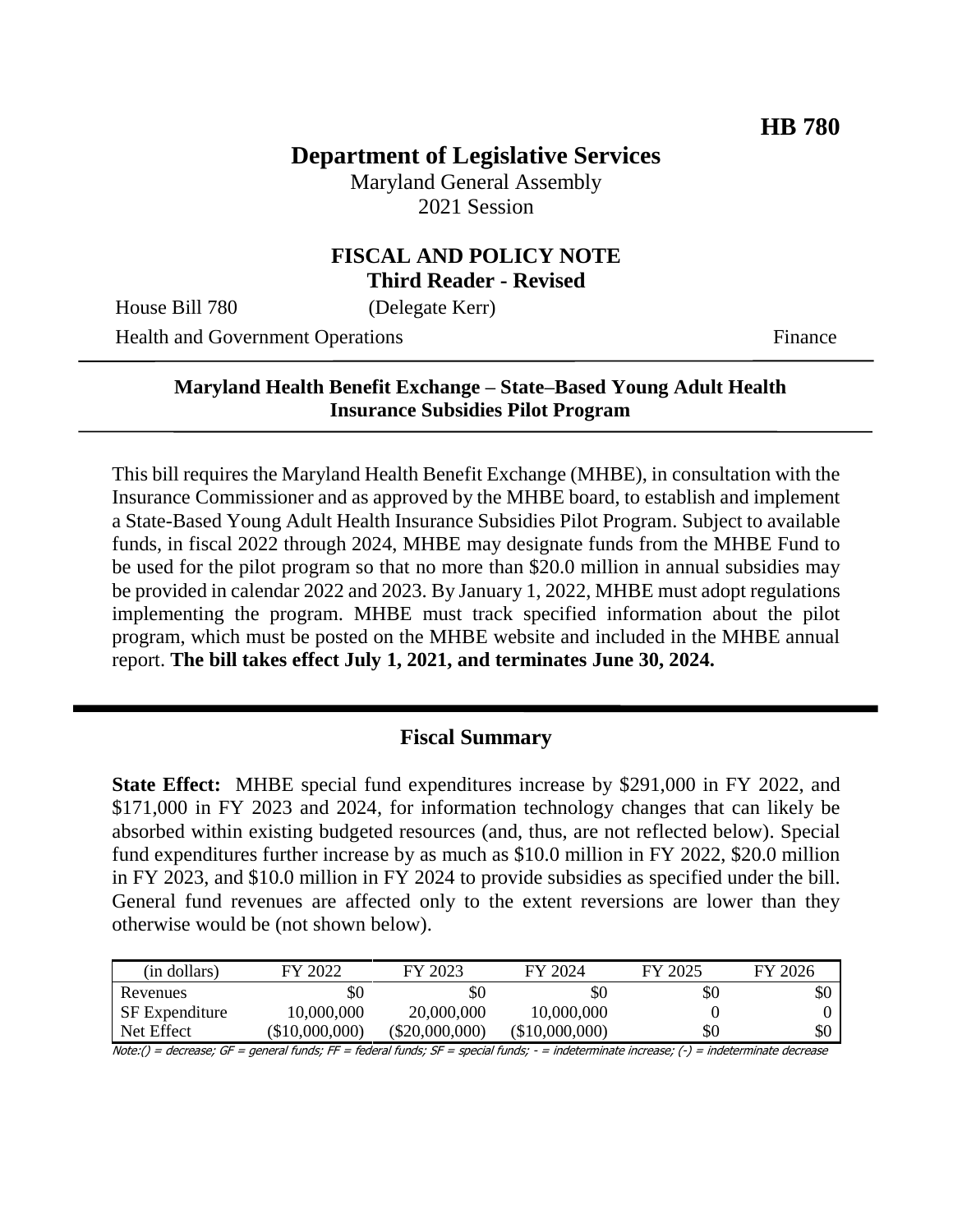**Local Effect:** None.

**Small Business Effect:** None.

#### **Analysis**

**Bill Summary:** The pilot program must be designed to reduce the amount that young adults pay for health benefit plans in the individual health insurance market and target young adults who are not directly impacted by the State Reinsurance Program.

MHBE, in consultation with the Insurance Commissioner and as approved by the MHBE board, must establish eligibility and payment parameters for calendar 2022 and 2023. In determining the parameters, MHBE must consider (1) young adults between 18 and 40 years of age and (2) income groups between 133% and 400% of the federal poverty level. For 2021, this equates to income for a single individual ranging from \$17,130 to \$51,520.

The purpose and allowed uses of the MHBE Fund are expanded to include providing funding for the establishment and operation of the pilot program. The MHBE Fund includes any funds designated by the State to provide State-based health insurance subsidies to young adults in the State. The MHBE board must maintain a separate account within the fund for the pilot program. Administration and operation of the pilot program may include functions delegated by MHBE to a third party.

The bill specifies that any pass-through funds received from the federal government under a specified waiver may be used only to provide reinsurance to carriers that offer individual health benefit plans in the State.

**Current Law:** MHBE was created during the 2011 session to provide a marketplace for individuals and small businesses to purchase affordable health coverage. Through the Maryland Health Connection, Maryland residents can shop for health insurance plans, compare rates, and determine their eligibility for federal advanced premium tax credits, cost-sharing reduction plans, and public assistance programs such as Medicaid. MHBE is funded in part from a mandated \$35.0 million diversion of premium tax revenues that would otherwise go to the general fund. However, any of these special funds that remain unspent at fiscal year closeout revert to the general fund. In recent years, MHBE has not spent all of the mandated appropriation.

HB 780/ Page 2 Chapters 37 and 38 of 2018 established a health insurance provider fee assessment on specified entities for calendar 2019 only. In addition to other amounts due, an insurer, a nonprofit health service plan, a health maintenance organization, a dental plan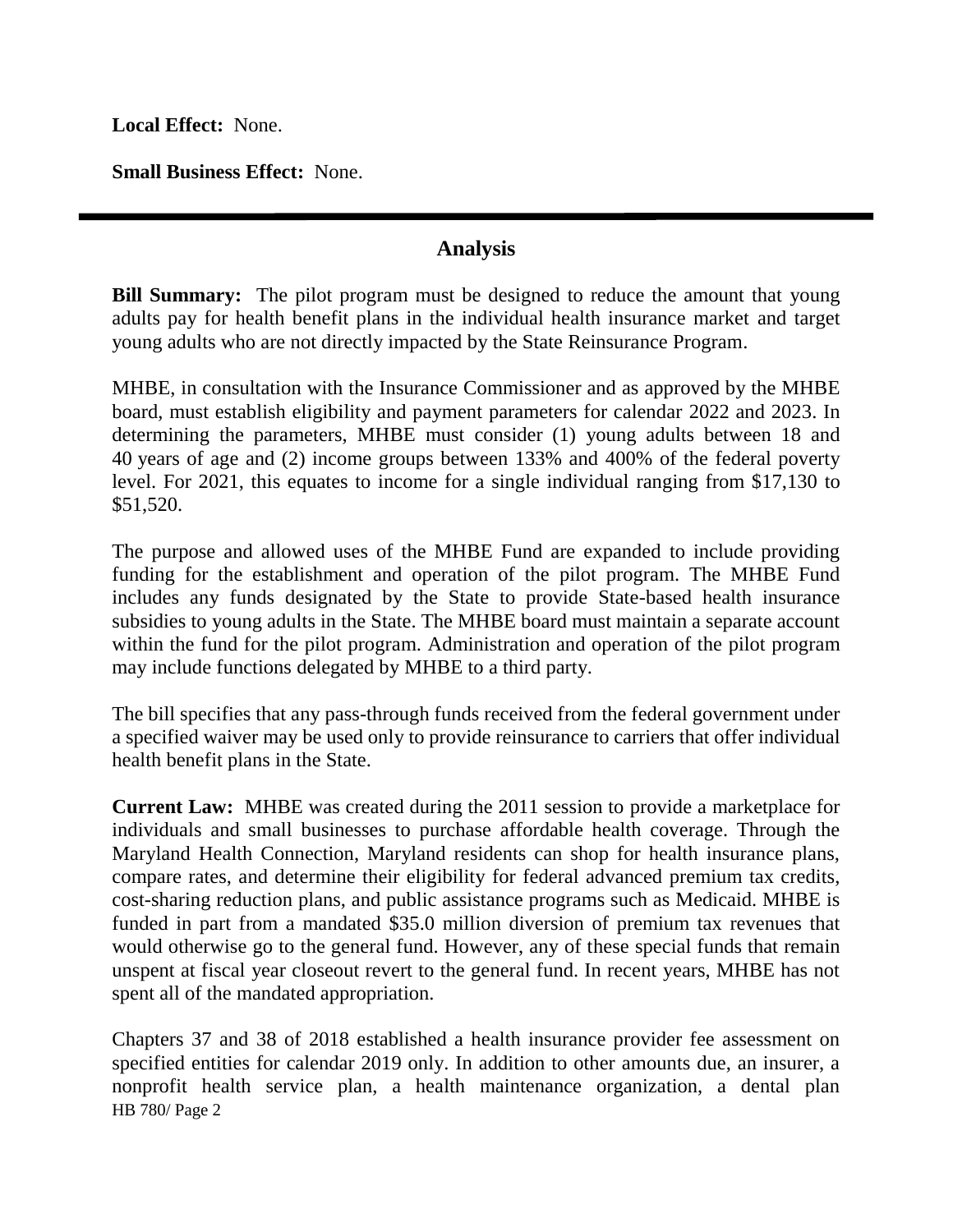organization, a fraternal benefit organization, a Medicaid managed care organization, and any other person subject to State regulation that provides a product that is subject to a specified federal fee was subject to an assessment of 2.75% on all amounts used to calculate the entity's premium tax liability or the amount of the entity's premium tax exemption value for calendar 2018. The purpose of the assessment was to recoup the aggregate amount of the health insurance provider fee that otherwise would have been assessed under the federal Patient Protection and Affordable Care Act that was attributable to State health risk for calendar 2019 as a bridge to stability in the individual market.

Chapters 597 and 598 of 2019 extended the health insurance provider fee assessment through calendar 2023. In calendar 2020 through 2023, the amount of the assessment must be 1% on all amounts used to calculate the entity's premium tax liability for the immediately preceding calendar year.

Assessment revenue is distributed to the MHBE Fund, which may be used only for the operation and administration of MHBE and for the establishment and operation of the State Reinsurance Program.

Chapters 104 and 105 of 2020 required MHBE to submit a report to the Senate Finance and House Health and Government Operations committees on the potential design, implementation, and effects of establishing State-based, individual market health insurance subsidies in Maryland, as well as an analysis of the appropriate allocation of available funding between subsidies and reinsurance. MHBE worked with Lewis & Ellis Actuarial Consultants, in consultation with the Maryland Insurance Administration (MIA), to model the design and impact of State subsidies on the populations targeted, the individual market overall, and the reinsurance program. Lewis & Ellis produced a report detailing their evaluation, which MHBE published for public comment in October 2020. To gather additional feedback on the proposed subsidy designs, MHBE formed an individual subsidy workgroup. On December 1, 2020, MHBE submitted the [report](https://www.marylandhbe.com/wp-content/uploads/2020/12/SB124HB196_Chpt-104_2020_MHBE_State-Based-Subsidy-Report.pdf) required under Chapters 104 and 105, which incorporates the Lewis & Ellis analysis, public comments, and the workgroup report (which recommended a subsidy be targeted to young adults).

#### **State Expenditures:**

#### *Administrative Expenses*

MHBE special fund expenditures increase by \$291,000 in fiscal 2022, which accounts for the bill's July 1, 2021 effective date*.* This estimate reflects the cost of implementing changes to the eligibility and enrollment platform to calculate subsidies, including system changes, programming, and testing. Ongoing maintenance of these changes is estimated at \$171,000 in fiscal 2023 and 2024. These administrative costs can be absorbed within the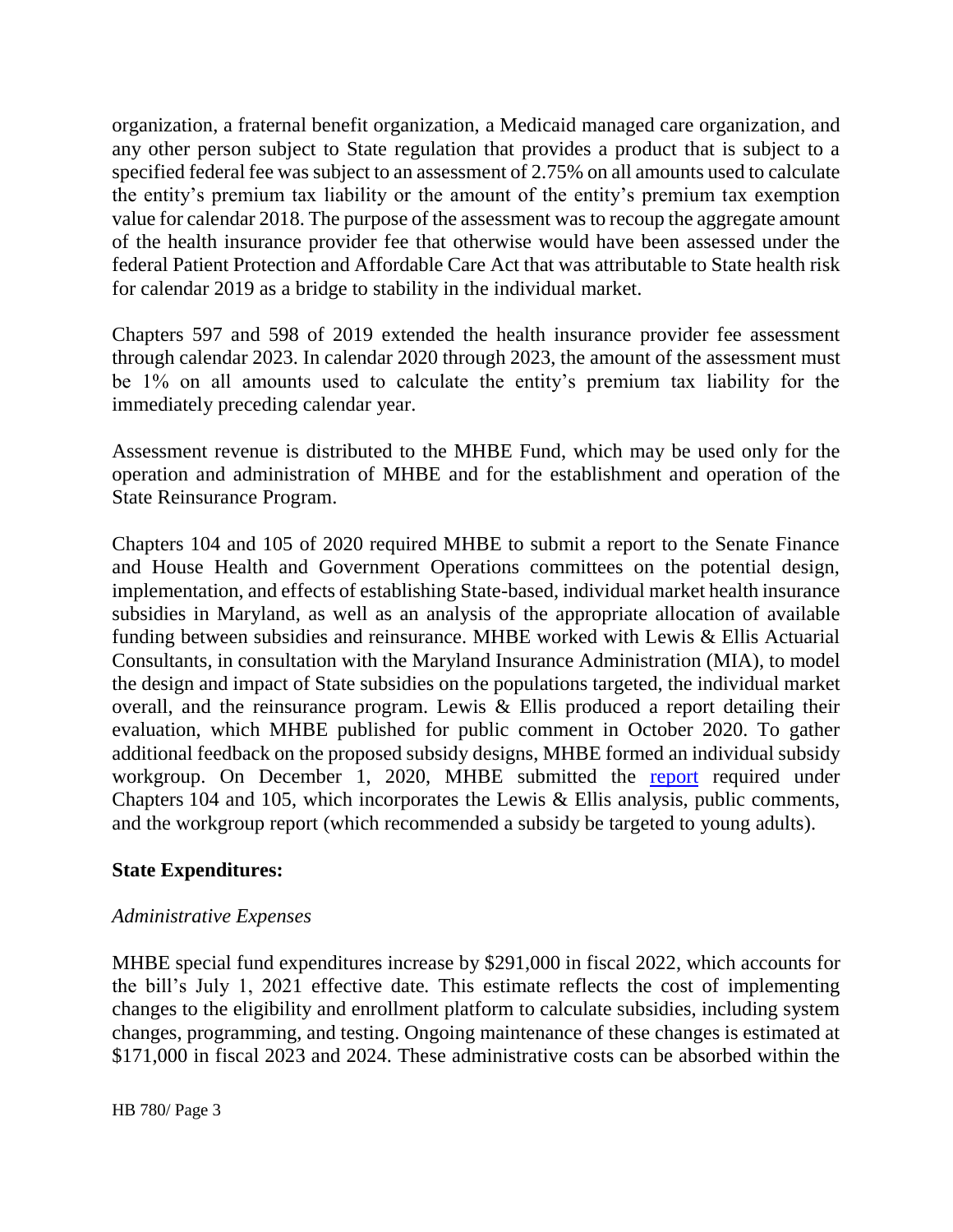existing \$35.0 million annual appropriation for MHBE as the mandated appropriation has not been fully spent in recent years.

The Department of Legislative Services (DLS) notes that the Budget Reconciliation and Financing Act (BRFA) of 2021 includes a provision that reduces the annual mandated appropriation to MHBE from \$35.0 million to \$32.0 million beginning in fiscal 2022. The Governor's proposed fiscal 2022 budget includes a \$3.0 million special fund reduction and a \$4.16 million federal fund reduction, contingent on legislation altering the mandate.

#### *Designated Funds*

Subject to available funds, MHBE may designate funds from the MHBE Fund so that up to \$20.0 million in annual subsidies may be provided. Thus, special fund expenditures increase by as much as \$10.0 million in fiscal 2022 to provide six months of subsidies for the pilot program for the first half of calendar 2022. In fiscal 2023, special fund expenditures increase by as much as \$20.0 million to provide subsidies for the pilot program for the second half of calendar 2022 and the first half of calendar 2023. In fiscal 2024, special fund expenditures increase as much as \$10.0 million to provide subsidies for the pilot program for the second half of calendar 2023. The pilot program terminates at the end of fiscal 2024.

Based on 2019 and 2020 health insurance provider fee assessment collections, the estimated balance of the MHBE Fund is \$446.0 million. As of July 2020, annual revenues to the fund are estimated by MIA to be \$112.6 million in calendar 2021, \$118.9 million in calendar 2022, and \$125.6 million in calendar 2023 (the assessment ends after calendar 2023).

DLS notes that the BRFA of 2021 also includes a provision that requires transfers, in each of fiscal 2021 through 2026, of \$100.0 million of health insurance provider fee assessment revenue to Medicaid, with the remaining revenue provided to the MHBE Fund. The Governor's proposed fiscal 2022 budget includes general fund reductions of \$100.0 million in fiscal 2021 and 2022, contingent on legislation authorizing the transfer. In addition, the Governor's proposed fiscal 2022 budget includes a \$100.0 million special fund fiscal 2021 deficiency appropriation, contingent on legislation authorizing the transfer.

## **Additional Information**

**Prior Introductions:** None.

**Designated Cross File:** SB 729 (Senator Feldman) - Finance.